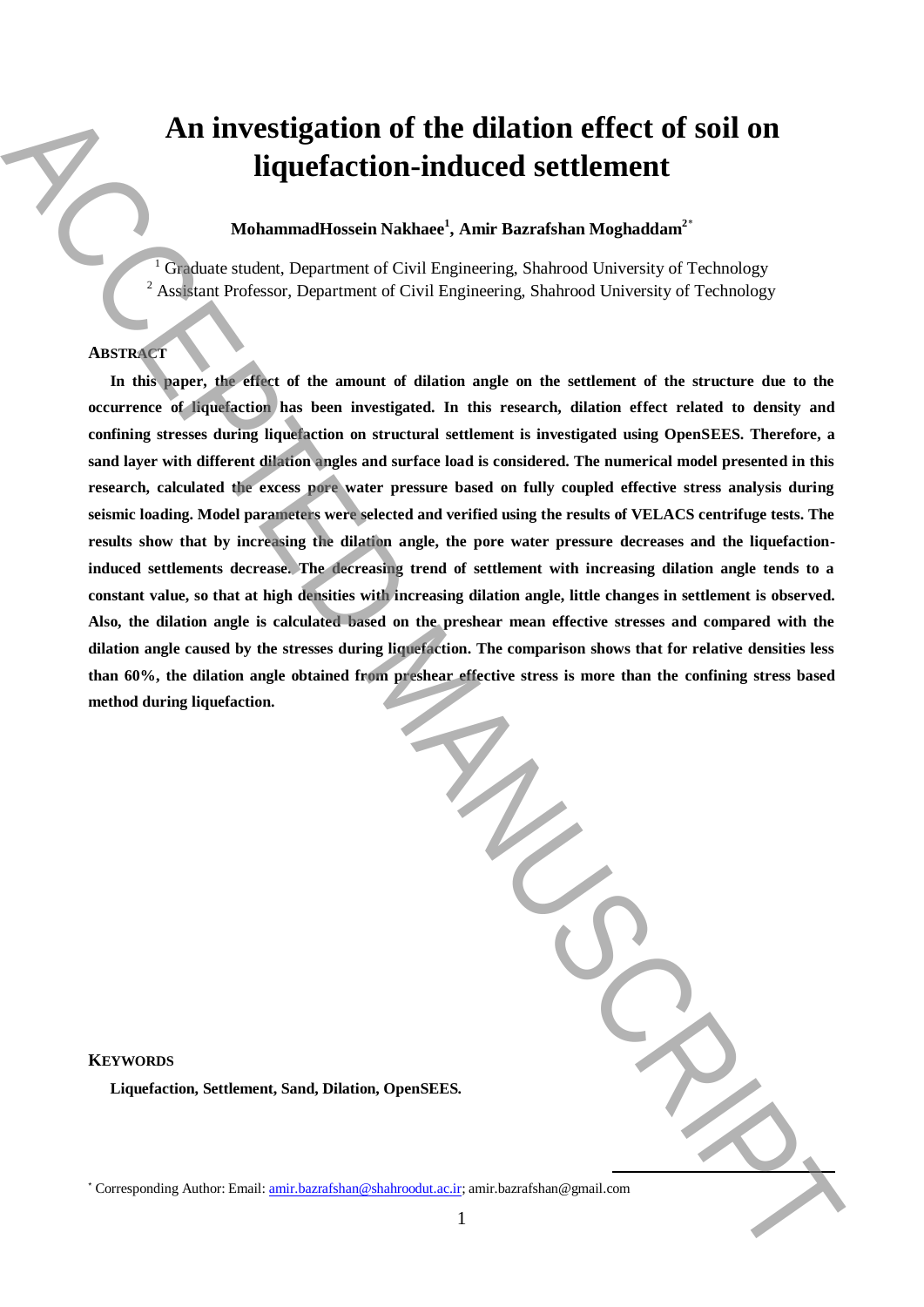## **1. Introduction**

Theoretical and field studies have shown that there are three types of factors that control soil liquefaction, including seismic parameters, ground conditions and soil parameters, and a total of 22 parameters affecting soil liquefaction have been identified, the most important of which is relative density [1]. In this study, with the change of relative density, the effect of dilation angle on structural settlement during liquefaction has been investigated. Due to the uncertainty in calculating the dilation angle and the lack of relationships and resources in this field, the effect of the dilation parameter by considering the effect of effective stresses has not been properly considered, which is addressed in this study.

### **2. Theory**

In the present study, the saturated soil system is modeled based on the two-phase system based on Biot theory for porous media. The soil was modeled using Young's multi-yield model for liquefied soils using OpenSEES software. In this method, simulation based on the cumulative shear strain mechanism due to liquefaction in clean sand is emphasized. Special attention has also been paid to dilation under cyclic loading. Based on what has been accepted in classical plasticity theory, it is assumed that the behavior of materials is linear and isotropic, and nonlinearity and anisotropicity are the result of plasticity. The yield function used in this study is in the form of conical surfaces in a stress environment, the tip of which is along the hydrostatic axis [2].

### **2.1 Dilation Angle**

The dilation angle is calculated based on two relations. The first equation is the one proposed by Schanz  $\&$ Vermeer [3] in which the maximum stresses that occur in the soil profile during liquefaction occurrence are calculated to obtain the maximum liquefaction-resistant dilation angle. Based on this, the dilation angle is determined according to an inherent property of the soil, namely the porosity ratio, as well as the main principal stresses in the soil, i.e.  $\sigma_1$  and  $\sigma_3$ . These parameters, as well as relative density, are also the most important factors affecting liquefaction. At an initial value of the ratio of porosity or relative density,  $\psi$  decreases with  $\sigma_3$  increasing. Therefore, the dilation angle is a function of relative density and confining stresses. The shear behavior of sand under drained shear conditions, at constant vertical pressure, is similar to triaxial

conditions [3, 4]. The proposed Schanz & Vermeer relation for the dilation angle is as follows [3]:

$$
\sin \Psi = \frac{I_R}{6.7 + I_R} \tag{1}
$$

The second relation has been proposed by Cinicioglu and Abadkon [5] which is a newer relation and based on the average effective stress of the soil sample before shear and its relative density. The above researchers showed that the dilation angle has a direct and linear relationship with the soil effective stress before shear, which is as follows:

$$
\tan \psi = \alpha_{\psi} \left( \frac{P_i'}{P_a} \right) + m_{\psi} I_D \tag{2}
$$

#### **3. Modeling**

The soil used is saturated sandy soil with different relative densities. The parameters suggested by the OpenSEES Guide are not a function of soil compaction and are mostly based on the recommendations of Mazzoni et al. [6]. Therefore, to obtain densitydependent parameters, the research of Chen et al. [7] has been used. PDMY material model has been used for sand. The behavior of these materials is elastoplastic, which is used to simulate soil responses such as expansion and contraction under loading. In rapid dynamic loading, the stress-strain path is elastoplastic. Plasticity is based on the principle of multi-yield and with non-associative law to reproduce the effect of dilation. Yield surfaces are expressed according to the Drucker-Prager criterion. The model includes a profile with a height of 30 meters and a width of 100 meters. First, a dense layer with a thickness of one meter is considered on the ground surface to prevent the occurrence of liquefaction and therefore liquefaction occurs at depth. Then the liquefied soil layer with different relative densities with a thickness of 2 m is considered. The soil profile was affected by the 1995 Kobe earthquake with a maximum acceleration of 0.36 g. Only drainage from the soil surface is allowed. Lateral boundaries are absorbent and have the ability to move laterally. First, the model with the middle layer with a density of 30% is modeled and analyzed, then in other densities of 40, 50 and 60% to study the effect of these changes in relative density and dilation on the settlement of structure and also excess pore water pressure and soil liquefaction. The rigid foundation is located in the middle of the model with a width of 10 meters and a linear load of 200 kN/m. The value of this load is selected according to the article by Vaid et al. [4]. The model includes 714 elements and 774 nodes. The elements used for the soil are Quadup type and the lateral boundaries of the Context of the Context of the Context of the Context of the Context of the Context of the Context of the Context of the Context of the Context of the Context of the Context of the Context of the